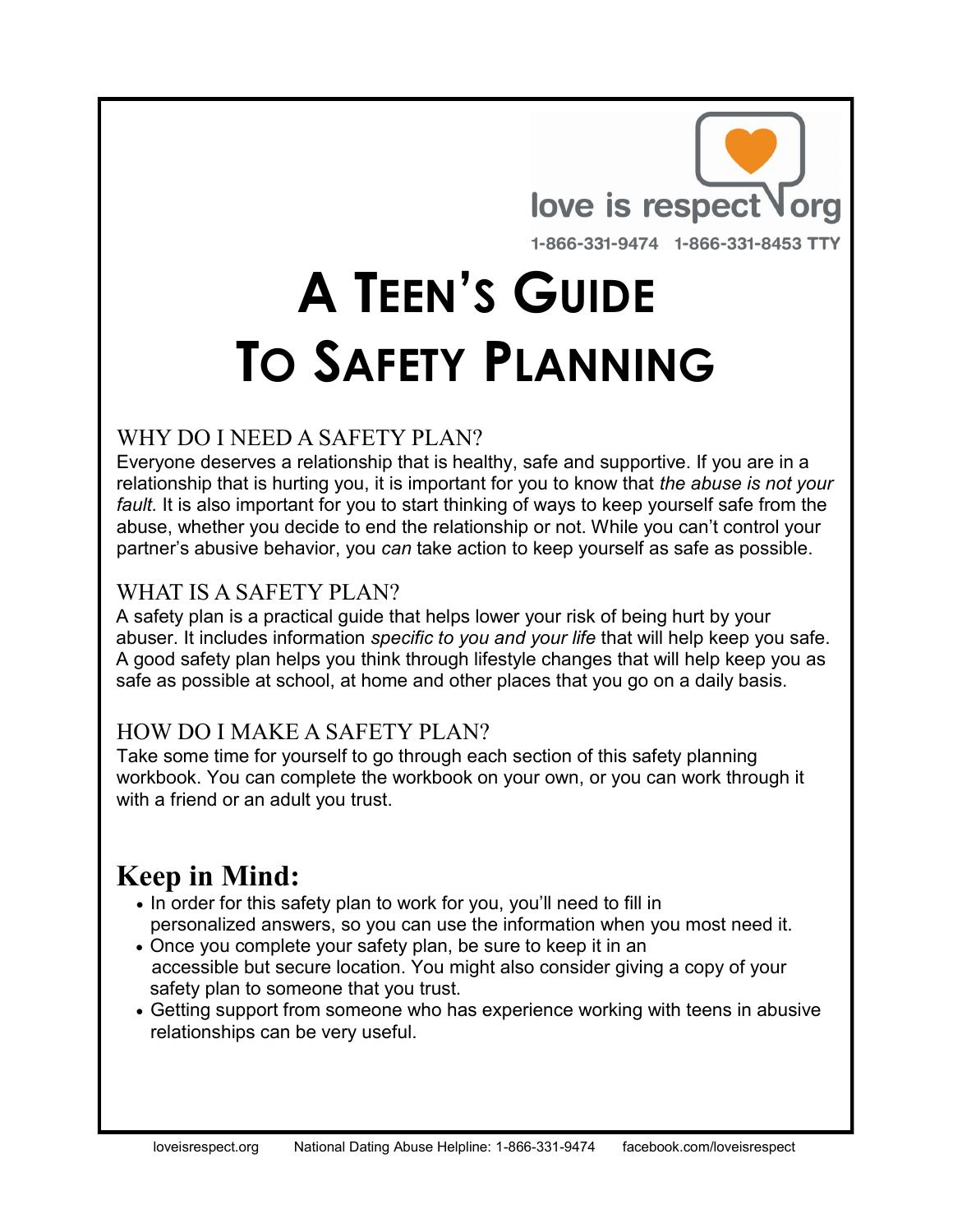# **MY SAFETY WORKBOOK - PAGE 1**

| <b>Staying Safe at School:</b>                                                                                                                             |                                                                                                                                      |                                                                                                                                                                        |
|------------------------------------------------------------------------------------------------------------------------------------------------------------|--------------------------------------------------------------------------------------------------------------------------------------|------------------------------------------------------------------------------------------------------------------------------------------------------------------------|
| The safest way for me to get to and from school is:                                                                                                        |                                                                                                                                      |                                                                                                                                                                        |
| by:                                                                                                                                                        | If I need to leave school in an emergency, I can get home safely                                                                     | I could talk to the following peo-<br>ple at school if I need to rearrange<br>my schedule in<br>order to avoid my abuser, or if I<br>need help staying safe at school: |
| I can make sure that a friend can walk with me between classes. I<br>will ask:<br>and/or                                                                   |                                                                                                                                      | <b>School Counselor</b><br>$\Box$ Coach<br>□ Teachers:________________<br>Principal                                                                                    |
| I will eat lunch and spend free periods in an area where there are<br>school staff or faculty nearby. These are some areas on campus<br>where I feel safe: |                                                                                                                                      | Assistant/Vice principal<br>$\Box$ School security<br>$\square$ Other: ___________________                                                                             |
|                                                                                                                                                            | , and_________________________________                                                                                               |                                                                                                                                                                        |
|                                                                                                                                                            |                                                                                                                                      |                                                                                                                                                                        |
| If I live with my abuser, I<br>will have a bag ready with<br>these important items in case<br>I need to leave quickly (check<br>all that apply):           | <b>Staying Safe at Home:</b><br>I can tell this family member about what is going on in my relationship:                             |                                                                                                                                                                        |
| Cell phone & charger<br>Spare money<br>Keys                                                                                                                | There may be times when no one else is home. During those times, I<br>can have people stay with me. I will ask:                      |                                                                                                                                                                        |
| Driver's license or<br>other form of ID<br>Copy of Restraining<br>Order                                                                                    | The safest way for me to leave my house in an emergency is:                                                                          |                                                                                                                                                                        |
| Birth certificate,<br>social security card,<br>immigration papers<br>and other important<br>documents                                                      | If I have to leave in an emergency, I should try to go to a place that is<br>public, safe and unknown by my abuser. I could go here: |                                                                                                                                                                        |
| Change of clothes<br><b>Medications</b>                                                                                                                    | and/or here: example and a series of the series of the series of the series of the series of the series of the                       |                                                                                                                                                                        |
| Special photos or<br>other valuable items                                                                                                                  | I will use a code word so I can alert my family, friends, and neighbors to                                                           |                                                                                                                                                                        |
| If I have children-<br>anything they may<br>need (important pa-<br>pers, formula,<br>diapers)                                                              | call for help without my abuser knowing about it. My code word is:                                                                   |                                                                                                                                                                        |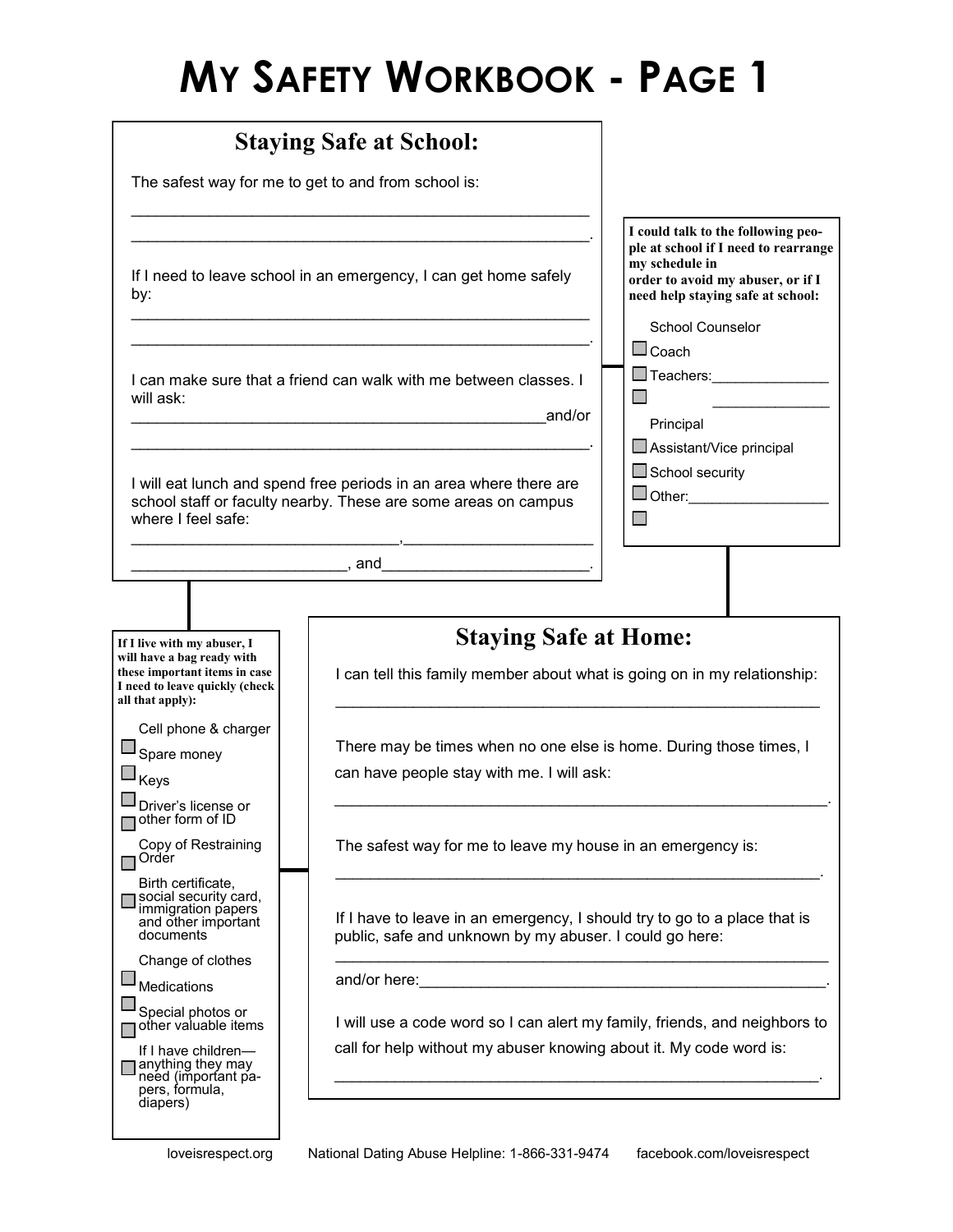# **MY SAFETY WORKBOOK - PAGE 2**

| My abuser often tries to make me feel bad about myself by<br>saying or doing this:                                                                                                                                             |                      | If I feel down, depressed or scared, I<br>can call the following friends or family<br>members:                 |
|--------------------------------------------------------------------------------------------------------------------------------------------------------------------------------------------------------------------------------|----------------------|----------------------------------------------------------------------------------------------------------------|
|                                                                                                                                                                                                                                |                      |                                                                                                                |
| When he/she does this, I will think of these things I like<br>about myself:                                                                                                                                                    |                      | Phone #: ______________________                                                                                |
|                                                                                                                                                                                                                                |                      |                                                                                                                |
|                                                                                                                                                                                                                                |                      | Phone #: ______________________                                                                                |
|                                                                                                                                                                                                                                |                      |                                                                                                                |
| I will do things I enjoy, like:<br><u> 1989 - Johann Stoff, deutscher Stoff, der Stoff, der Stoff, der Stoff, der Stoff, der Stoff, der Stoff, der S</u>                                                                       |                      |                                                                                                                |
|                                                                                                                                                                                                                                |                      |                                                                                                                |
|                                                                                                                                                                                                                                |                      |                                                                                                                |
|                                                                                                                                                                                                                                |                      | <b>Getting Help in Your Community:</b>                                                                         |
| During an emergency, I could call the<br>following friends or family members at<br>any time of day or night:<br>Phone $\#$ : $\qquad \qquad$                                                                                   | For emergencies: 911 | National Teen Dating Violence Hotline: 1.866.331.9474                                                          |
| Name:                                                                                                                                                                                                                          |                      |                                                                                                                |
| Phone #: ______________________                                                                                                                                                                                                |                      |                                                                                                                |
| Name: 2008 2010 2021 2022 2023 2024 2022 2022 2023 2024 2022 2023 2024 2022 2023 2024 2022 2023 2024 2025 2026 2027 2028 2029 2020 2021 2022 2023 2024 2022 2023 2024 2022 2023 2024 2025 2027 2028 2021 2022 2023 2024 2027 2 |                      |                                                                                                                |
|                                                                                                                                                                                                                                |                      |                                                                                                                |
|                                                                                                                                                                                                                                |                      |                                                                                                                |
|                                                                                                                                                                                                                                |                      |                                                                                                                |
|                                                                                                                                                                                                                                |                      | Local domestic violence organization: vertical contract of the set of the set of the set of the set of the set |